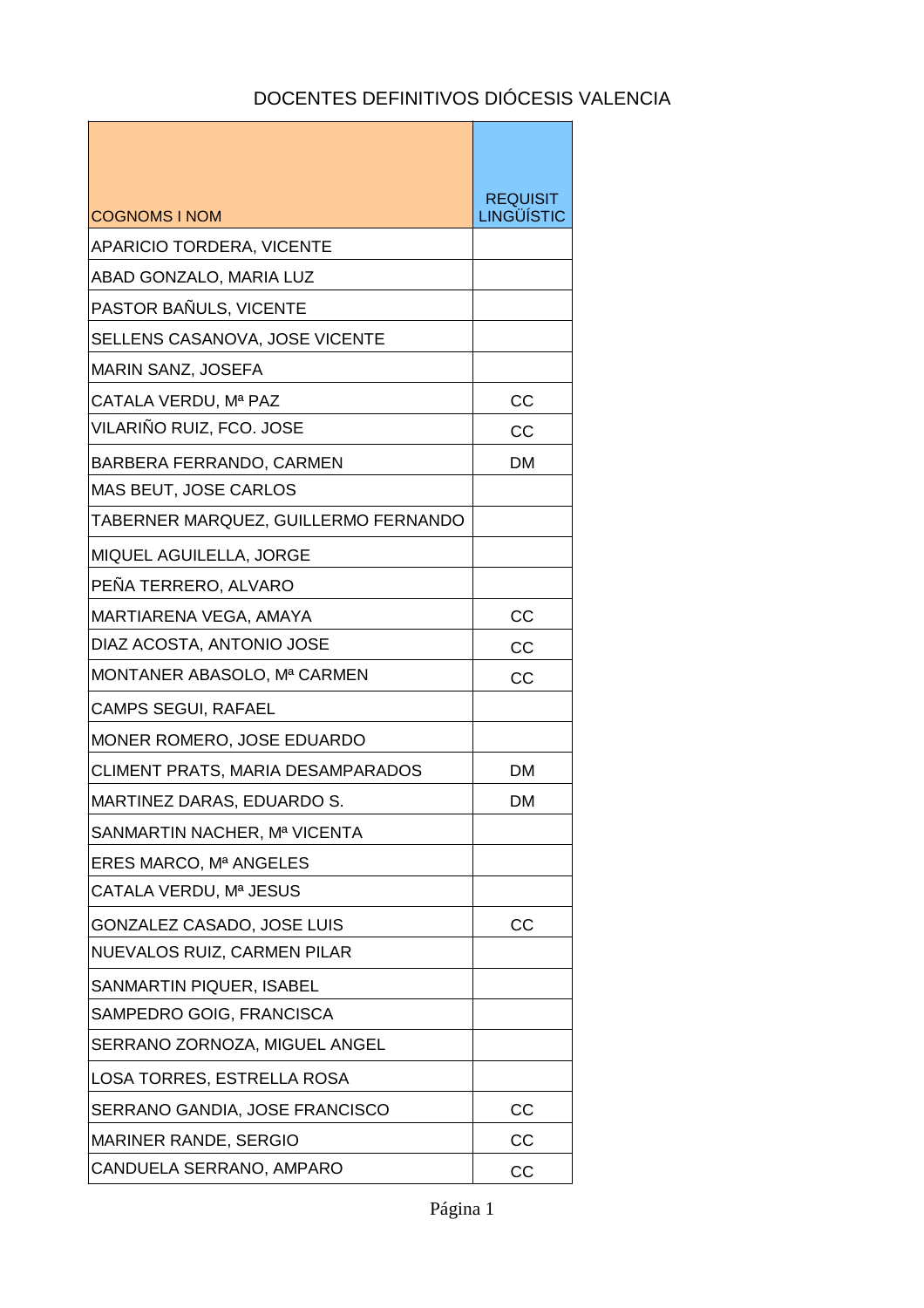| RONDAN FORNER, AMPARO VICTORIA        | <b>DM</b> |
|---------------------------------------|-----------|
| <b>BONET ESCOLANO, INES</b>           |           |
| DE LA FUENTE FERNANDEZ, RAMON JESUS   |           |
| MARTINEZ MERENCIANO, Mª CONSUELO      |           |
| <b>ESCRIG HERNANDEZ, ROSARIO</b>      | CC        |
| MONZON MONTALBA, Mª DEL CARMEN        | CC        |
| PERPIÑA COMES, RAMON                  | <b>CC</b> |
| <b>SEGUI CANTOS, JOSE</b>             |           |
| FERRE BODI, RODRIGO                   | CC        |
| MARTINEZ LOPEZ, FRANCISCO MANUEL      |           |
| <b>BARRIOS GARCIA, JUAN CARLOS</b>    |           |
| VILLANUEVA BUENO, SALVADOR            | CC        |
| <b>ESPINOS FRANCES, M ANGELES</b>     | DM        |
| GIRBES MASIA, FELICIDAD DESAMPARADOS  | DM        |
| SERVENT ANTON, JOSE FRANCISCO         |           |
| MUÑOZ NACHER, FRANCISCO               |           |
| LAFUENTE ESCRIG, MARIA CARMEN         |           |
|                                       |           |
| PAÑOS MELGOSO, JUAN                   | CC        |
| GONZALEZ DURA, ANGEL ROSENDO          | DM        |
| VIDAL BENAVENT, JULIA MARIA           | DM        |
| ALCARAZ PONS, JUAN ANTONIO            | CC        |
| PUERTO CANTO, ANTONI VICENT           |           |
| <b>GARRIDO VILA, ANGEL</b>            | CC        |
| TARRAZONA TUDELA, JOSE Mª             |           |
| CHORRO CUENCA, JORGE                  | CC        |
| YUSTE PALLARDO, TERESA                |           |
| AREVALO SANCHEZ-BEATO, ANGELA         | CC        |
| <b>VEGA MONTERO, ELISA</b>            | CC        |
| ORBIS COGOLLUDO, MARIA LUZ            | СC        |
| TORRES AGUADO, VICENTE                |           |
| PEREZ OLAGÜE IVAÑEZ DE LARA, CRISTINA | CC        |
| PARRA BRISA, INMACULADA               | СC        |
| AZPARREN IRIARTE, JOSE ANTONIO        |           |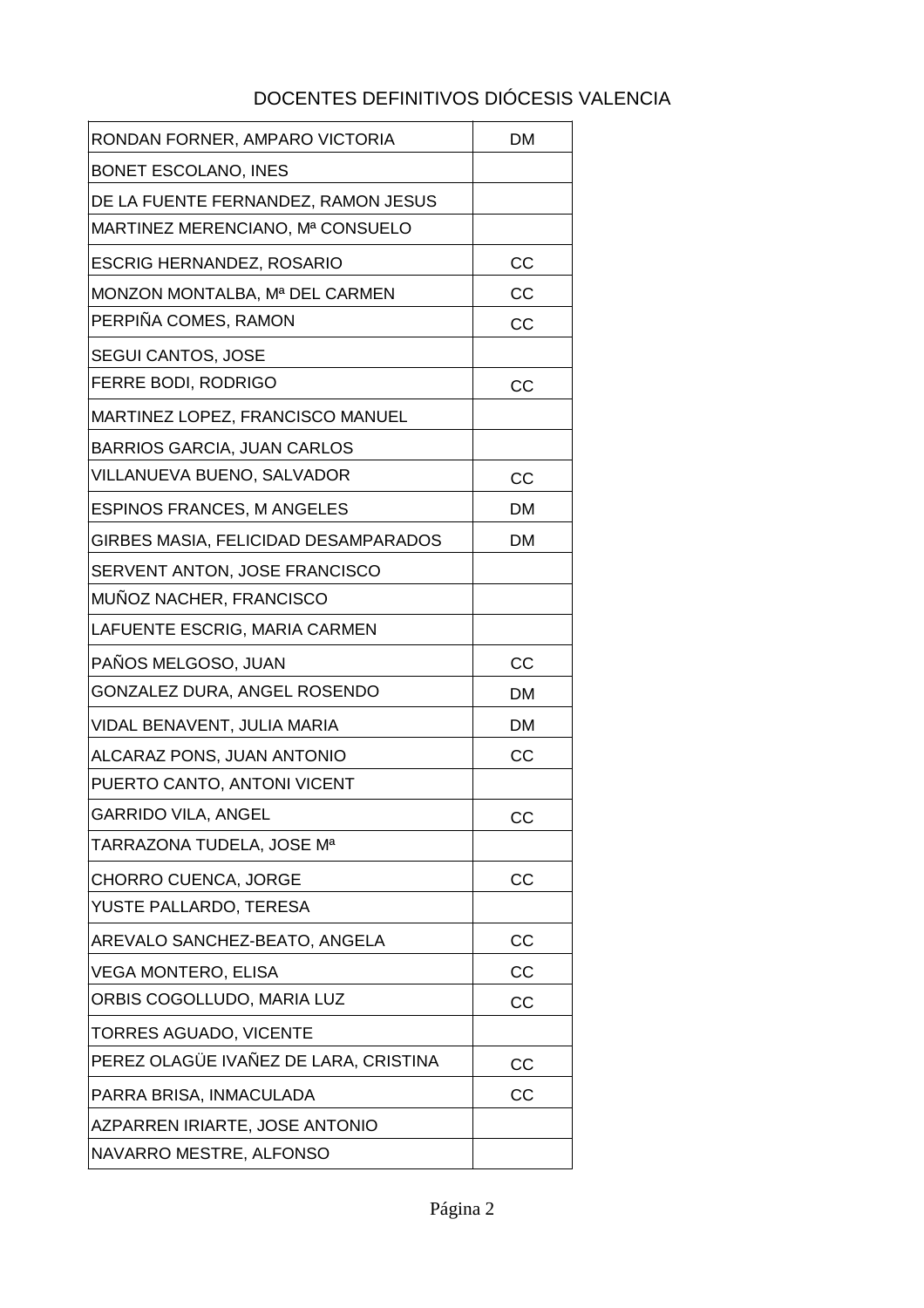| GONZALEZ SANCHEZ, MARIA JOSEFA | CC        |
|--------------------------------|-----------|
| SAEZ HERRERO, RAFAEL ALEJANDRO |           |
| <b>MORANT MARTINEZ, ALICIA</b> | CC        |
| ALVENTOSA UBEDA, JOSE          | CC        |
| MINGUEZ MARTINEZ, Mª JESUS     |           |
| PEREZ DURA, MIGUEL             |           |
| MORENO MARTINEZ, SONSOLES      | cc        |
| MERENCIANO BELIS, JUAN MANUEL  |           |
| LOZANO CABALLERO, ROSA LUZ     | cc        |
| GOMEZ ALONSO, MARIA JOSE       | DM        |
| MURGUI SORIANO, RAFAEL         |           |
| MORENO MARTINEZ, PILAR         | CC        |
| MARTINEZ MARTINEZ, SONIA       | CC        |
| CARRIO MIÑANA, FRANCISCO       | CC        |
| MOYA TORRENTE, GEMA MERCEDES   | <b>DM</b> |
| RECHEA BERNAL, AGUSTIN         | CC        |
| MONTORO BORRAS, Mª CARMEN      | CC        |
| LOPEZ MUÑOZ, CRISTINA          | CC        |
| DIAZ-CARRASCO MORENO, MERCEDES | CC        |
| RODRIGUEZ ALCALA, ILDEFONSO    |           |
| VIVO GONZALEZ, EDUARDO         |           |
| NOVEJARQUE PEREZ, ASUNCION     | CC        |
| BRAZQUEZ PRIETO, ANA MARIA     |           |
| DIAZ GARCIA, ANGEL             | CC        |
| WIEDEN PAYA, VICENTE JOSE      |           |
| FABRA VIDAL, CELIA             |           |
| SANCHEZ BUSTOS, BLANCA         | CC        |
| AZNAR SALA, FRANCISCO JAVIER   | DM        |
| <b>CANET PRATS, ELVIRA</b>     | CC        |
| GARCIA MELERO, MARIA TERESA    |           |
| MIRALLES MONCHO, ANA TERESA    | CC        |
| SANCHEZ GARCIA, ANTONIO        |           |
| VALENCIA PEREZ, ANDRES JAIME   |           |
| <b>ACOSTA PRADOS, ANTONIO</b>  |           |